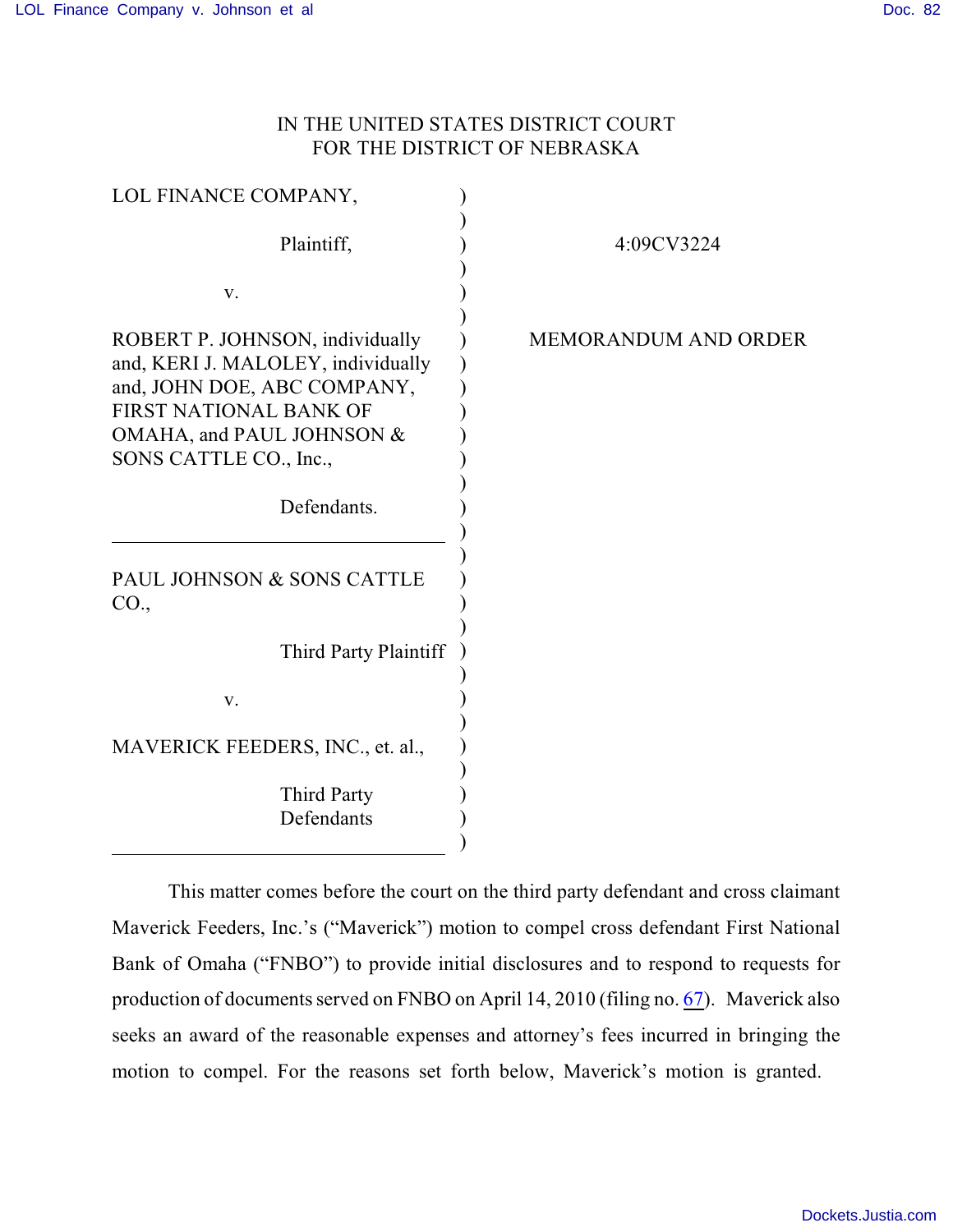Under the Final Progression Order (filing no. [51](http://ecf.ned.uscourts.gov/doc1/11301989317)), and pursuant to [Fed. R. Civ. P.](http://www.westlaw.com/find/default.wl?rs=CLWP3.0&vr=2.0&cite=FRCP+P.+26%28a%29) [26\(a\)](http://www.westlaw.com/find/default.wl?rs=CLWP3.0&vr=2.0&cite=FRCP+P.+26%28a%29), all mandatory disclosures in this case were to be served by April 9, 2010. Maverick asserts, and FNBO does not deny, that FNBO has yet to provide the required mandatory disclosures, notwithstanding Maverick's repeated attempts to obtain the disclosures from FNBO. Accordingly, the court finds that FNBO has not complied with [Fed. R. Civ. P.](http://www.westlaw.com/find/default.wl?rs=CLWP3.0&vr=2.0&cite=FRCP+P.+26%28a%29) [26\(a\)](http://www.westlaw.com/find/default.wl?rs=CLWP3.0&vr=2.0&cite=FRCP+P.+26%28a%29). FNBO will be given until August 2, 2010 to make the required disclosures.

Maverick served its initial requests for production of documents on FNBO on April 14, 2010 (filing no. [67-1](http://ecf.ned.uscourts.gov/doc1/11302047772)). FNBO had 30 days to respond to the request for production, but failed to do so. Maverick's counsel represents, pursuant to  $NECivR$  7.01(i), he communicated with counsel for FNBO on multiple occasions in an attempt to elicit the Rule 26(a) disclosures and responses to the request for production of documents. Maverick asserts FNBO was unresponsive to the requests. FNBO has not disputed these allegations and has not filed any objection to Maverick's motion to compel.

FNBO has had sufficient time under Fed. R. [Civ. P. 34\(b\)](http://www.westlaw.com/find/default.wl?rs=CLWP3.0&vr=2.0&cite=FRCP+P.+34%28b%29) to make appropriate objections and to respond to the Maverick's inquiries regarding the discovery requests. By failing to offer any response, including any objection to the pending motion to compel, FNBO has waived all of its objections to the discovery requests. [Fed. R. Civ. P. 33\(b\)\(4\)](http://www.westlaw.com/find/default.wl?rs=CLWP3.0&vr=2.0&cite=FRCP+P.+33%28b%29%284%29); [Kansas-Nebraska Natural Gas Co. v. Marathon Oil Co., 109 F.R.D. 12, 24 \(D. Neb. 1985\)](http://www.westlaw.com/find/default.wl?rs=CLWP3.0&vr=2.0&cite=109+F.R.D.+12) ("failure to make a timely objection to a request for production or interrogatories results in a waiver of any otherwise-valid objection"). FNBO will be given until August 2, 2010 to produce the requested documents.

Maverick also seeks an award of attorney's fees and expenses incurred in conjunction with preparing and filing the motion to compel. Under Fed. R. Civ. P.  $37(a)(5)$ :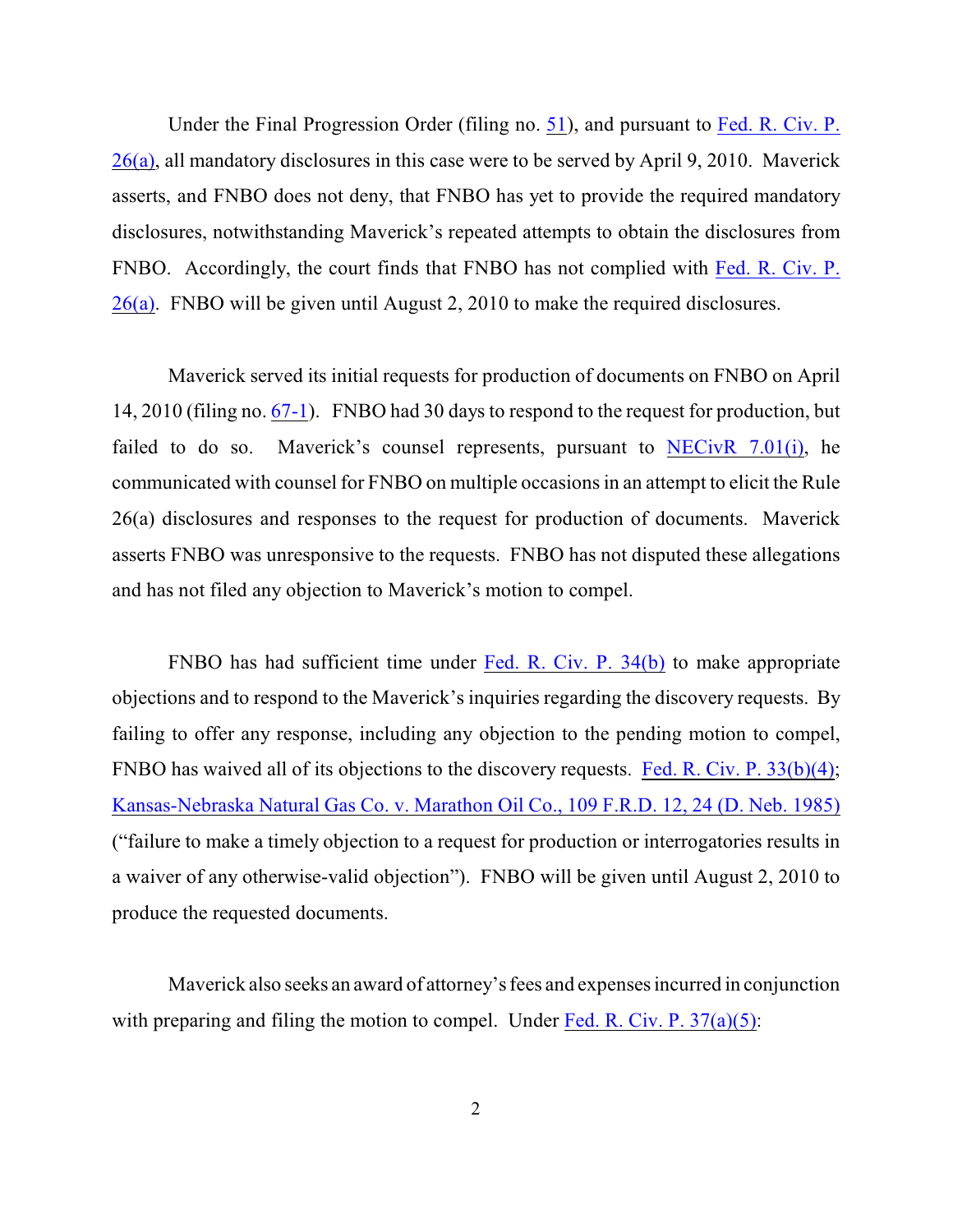If the motion [to compel] is granted . . . the court must, after giving an opportunity to be heard, require the party or deponent whose conduct necessitated the motion [to compel] , the party or attorney advising that conduct, or both to pay the movant's reasonable expenses incurred in making the motion, including attorney's fees. But, the court must not order this payment if:

- (i) the movant filed the motion before attempting in good faith to obtain the disclosure or discovery without court action;
- (ii) the opposing party's nondisclosure, response, or objection was substantially justified; or
- (iii) other circumstances make an award of expenses unjust.

## [Fed. R. Civ. P. 37\(a\)\(5\)](http://www.westlaw.com/find/default.wl?rs=CLWP3.0&vr=2.0&cite=FRCP+P.+37%28a%29%285%29).

Thus, the award of fees is mandatory against the party whose conduct necessitated the motion to compel, unless the moving party did not attempt to resolve the matter in good faith prior to bringing the motion, the opposing party's conduct was substantially justified, or an award of expense is unjust based on other circumstances. See [Foxley Cattle Co. v.](http://www.westlaw.com/find/default.wl?rs=CLWP3.0&vr=2.0&cite=142+F.R.D.+677) [Grain Dealers Mut. Ins. Co., 142 F.R.D. 677, 679 \(S.D. Iowa 1992\)](http://www.westlaw.com/find/default.wl?rs=CLWP3.0&vr=2.0&cite=142+F.R.D.+677). Indeed, "[t]he great operative principle of Rule  $37(a)(5)$  is that the loser pays." Wright, Miller, Kane & Marcus, [Federal Practice and Procedure § 2288](http://www.westlaw.com/find/default.wl?rs=CLWP3.0&vr=2.0&cite=FPP+s+2288), p. 515 (2010).

None of the exceptions found in Fed. R. Civ. P.  $37(a)(5)$  are present in this case. Maverick made a good faith effort to obtain the requested discovery prior to filing its motion to compel. FNBO has offered no justification, let alone substantial justification, for why it has been nonresponsive throughout the entire discovery process. No other circumstances exist that make the award of expenses unjust. The court notes that these issues could have been resolved without court intervention if counsel for FNBO had simply communicated